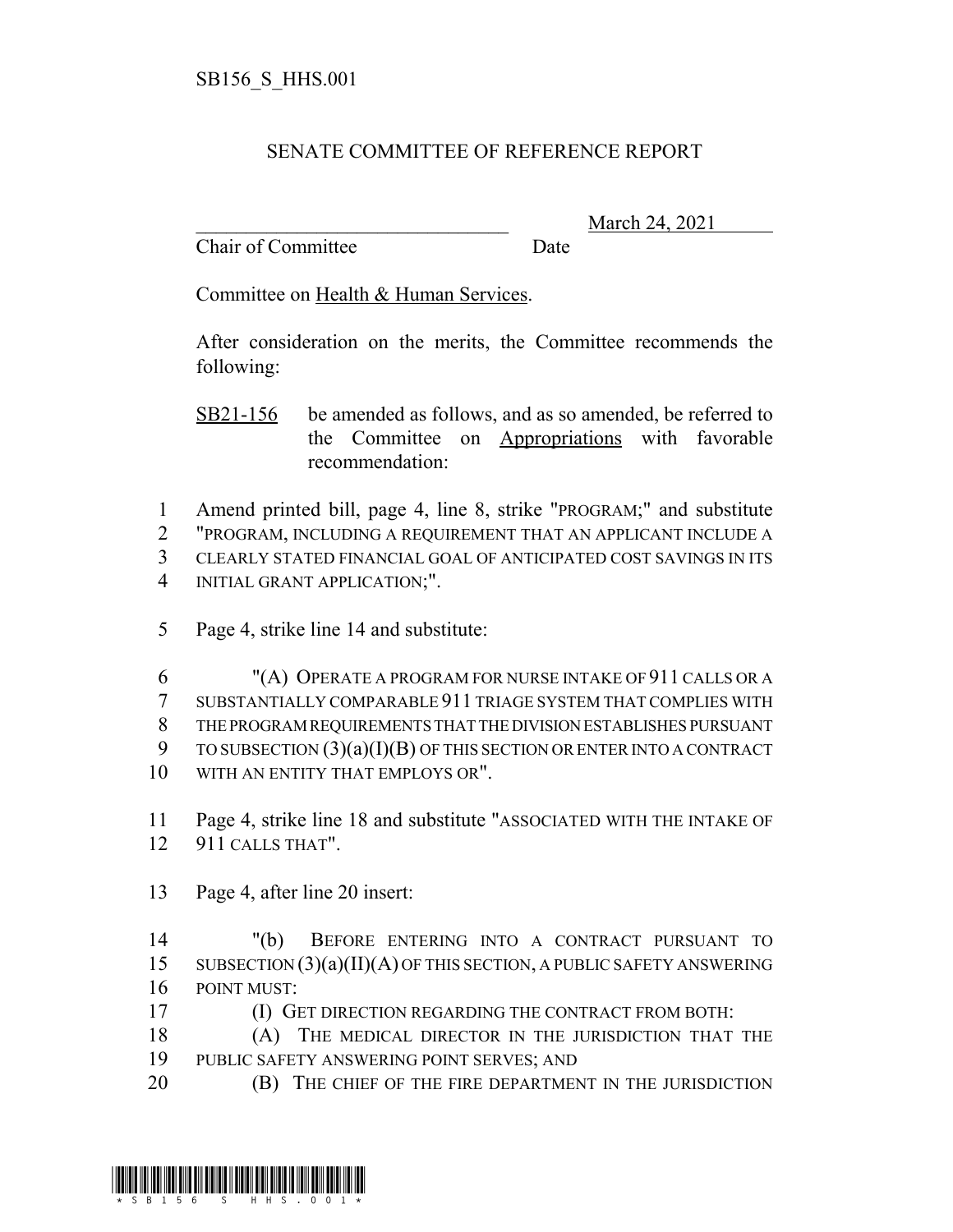THAT THE PUBLIC SAFETY ANSWERING POINT SERVES; AND

 (II) SEEK INPUT FROM COMMUNITY STAKEHOLDERS IN THE JURISDICTION THAT THE PUBLIC SAFETY ANSWERING POINT SERVES, INCLUDING:

(A) OTHER PUBLIC SAFETY ENTITIES SUCH AS THE POLICE;

 (B) RECOGNIZED EMPLOYEE ORGANIZATIONS WHOSE MEMBERS PROVIDE EMERGENCY MEDICAL SERVICES; AND

**(C) COMMUNITY HEALTH ORGANIZATIONS, COMMUNITY MENTAL**  HEALTH PROVIDERS, AND OTHER MEDICAL PROVIDERS WHOSE SERVICES MIGHT BE USED AS PART OF THE PILOT GRANT PROGRAM.".

- Reletter succeeding paragraphs accordingly.
- Page 5, after line 25 insert:

 "(5) (a) AS PART OF THE REPORTING REQUIRED UNDER SUBSECTION (4) OF THIS SECTION, THE DIVISION SHALL REQUIRE THAT THE DESIGNATED PUBLIC SAFETY ANSWERING POINTS SUBMIT INFORMATION TO THE DIVISION REGARDING:

 (I) INDIVIDUAL PATIENT SATISFACTION SCORES OBTAINED FROM INDIVIDUALS WHO RECEIVED ALTERNATIVE TREATMENT OTHER THAN THE EMERGENCY DEPARTMENT AS PART OF THE PILOT GRANT PROGRAM AND 20 CLINICAL OUTCOMES FOR THOSE PATIENTS; AND

 (II) ANNUAL COST SAVINGS TO THE STATE'S HEALTH-CARE SYSTEM THAT RESULT FROM THE PILOT GRANT PROGRAM. TO QUANTIFY AND VERIFY ITS REPORTED ANNUAL COST SAVINGS, A DESIGNATED PUBLIC SAFETY ANSWERING POINT MUST USE PERFORMANCE METRICS THAT ARE BASED ON THE DIVERSION OF CALLS TO THE NURSE INTAKE OF 911 CALLS FOR WHICH ALTERNATIVE TREATMENT OTHER THAN THE EMERGENCY DEPARTMENT WAS OFFERED OR PROVIDED.

28 (b) THE DIVISION SHALL EVALUATE THE NEED FOR CONTINUED FUNDING OF THE PILOT GRANT PROGRAM BASED ON THE PATIENT SATISFACTION SCORES AND THEIR CLINICAL OUTCOMES AND ON ANNUAL COST SAVINGS SUBMITTED.".

Renumber succeeding subsections accordingly.

Page 6, after line 6 insert:

 "(c) "MEDICAL DIRECTOR" HAS THE MEANING SET FORTH IN SECTION 25-3.5-205 (5)(a).".